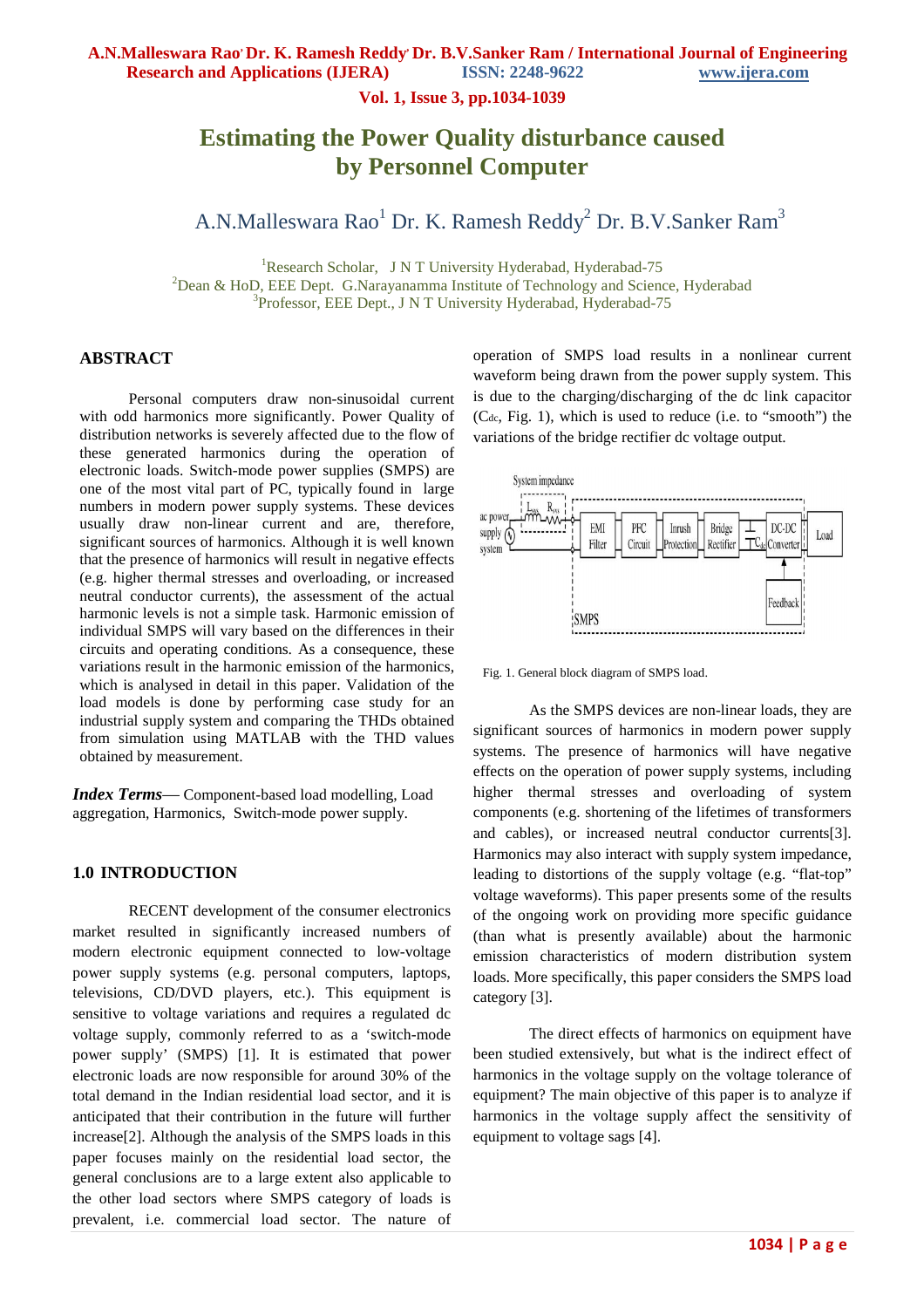#### **Vol. 1, Issue 3, pp.1034-1039**

### **2.0 SINGLE PC AS A HARMONIC SOURCE**

Power supply unit of a modern PC consists of input AC/DC converter with capacitive filtering on DC side. Simplified electrical scheme is shown in Fig.2. Current on AC side is determined with capacitor charging/discharging and therefore is impulse in nature. Such a wave shape is far from sinusoidal, so harmonic distortion is high. This different values of THDI resulting from different processing modes of the PC, explains variety of the reported THDI in references: 79.3% [12], 100-120% [9], 100% [10], 110% [5], 119% [19], 118-122% [6], 140% [1].



Figure 2. Simplified representation of a PC power supply unit (below) and characteristic wave-shapes (above).

# **3.0. CLASSIFICATION AND MODELLING OF SMPS LOADS**

#### **3.1Classification of SMPS Loads**

Harmonic legislation in [5] stipulates that electronic loads with rated active power less than or equal to 75 W do not need to satisfy any of the prescribed harmonic emission limits. Therefore, SMPS load category is divided/classified in this paper into low-power ( $\leq$  75 W) and high-power (> 75 W) sub-categories (i.e. types) of SMPS load. The general structure (i.e. circuit topology) of low- and high-power SMPS loads are similar, except that low-power SMPS' will usually not have the power factor correction (PFC) circuit, Fig. 1, as they do not have to adhere to prescribed harmonic limits. High-power SMPS loads will utilise one of two general variants of PFC circuits: passive-PFC (p-PFC), or active- PFC (a-PFC). SMPS with a-PFC use an additional dc-dc converter to shape input current into a sinusoidal waveform. Devices with p-PFC, on the other hand, include a relatively large inductor in the current conduction path. As an inductor will oppose the change of current, this will "smooth" the input current waveform, effectively widening input current pulses and therefore reducing its harmonic content. The SMPS' with a-PFC use more sophisticated circuits, and inject only a (very) lowlevel of harmonics. This assertion is additionally strengthened with the fact that p-PFC type of SMPS load is more common, as it is considerably cheaper to implement [6]. It should be noted, however, that as the cost of power electronic circuits falls, it is expected that the contribution of a-PFC type of SMPS load will increase. In this paper, the term "high-power SMPS" refers to SMPS devices with p-PFC and rated power > 75 W, while term "low-power SMPS" refers to SMPS devices with no-PFC and rated power 75 W.

#### **3.2. Equivalent Circuit Model of SMPS Load**

During the steady-state operation, both low and high power types of SMPS load can be represented by the equivalent circuit given in Fig. 3.



Fig. 3. Equivalent circuit model of SMPS load.

In Fig.3,  $L_{sys}$  and  $R_{sys}$  represent the system impedance  $(Z_{sys})$ , while RSMPS and LSMPS represent the sum of all resistances and inductances in the SMPS conduction path. Resistance *req* is the "equivalent load resistance", which represents dcdc converter and the dc load supplied by the SMPS. This equivalent load resistance is defined as ([7]):

$$
r_{eq} = \frac{v_{dc}^2}{P_{rated}} \qquad (1)
$$

*r*

where: *vdc* is the instantaneous value of the dc link voltage and

*Prated* is the rated power of the modelled SMPS device. Further details on the implemented equivalent circuit model are given in [8].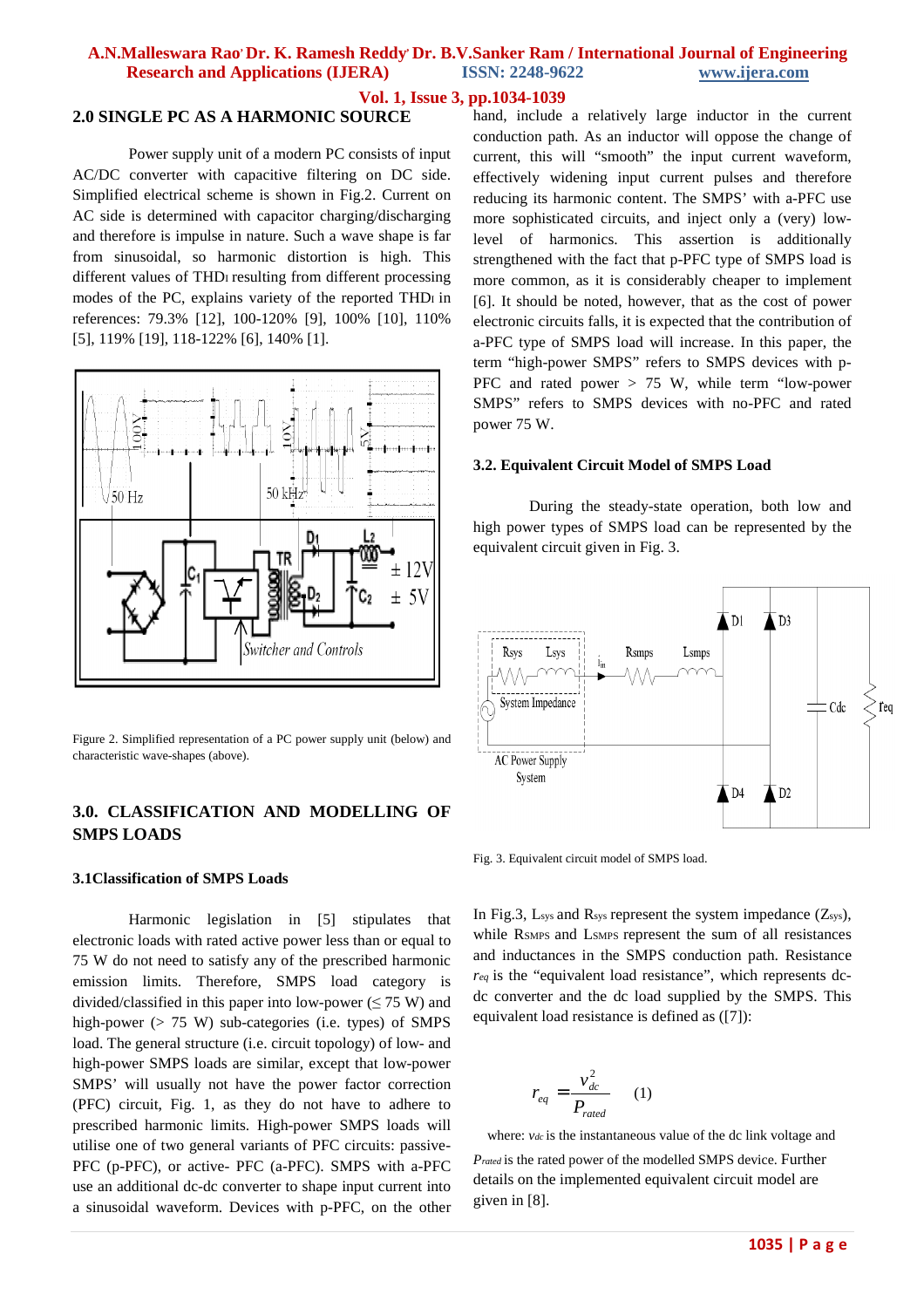**Vol. 1, Issue 3, pp.1034-1039**

#### **3.3. Parameters of the Equivalent Circuit SMPS Model**

Table I lists per-unit (pu) parameters of equivalent circuit SMPS model (based on the values identified from the actual SMPS devices), which have been shown to represent generic SMPS load in [9].

| <b>TABLE</b> I<br><b>SMPS GENERIC CIRCUIT/MODEL VALUES, [9]</b> |           |            |  |  |  |
|-----------------------------------------------------------------|-----------|------------|--|--|--|
| Model<br>Parameter                                              | SMPS type |            |  |  |  |
|                                                                 | Low-power | High-power |  |  |  |
| RSMPS [pu]                                                      | 0.00142   | 0.00709    |  |  |  |
| XCdc [pu]                                                       | 0.036     | 0.036      |  |  |  |
| XLSMPS [pu]                                                     |           | 0.0371     |  |  |  |

Although system impedance is not part of the model, it is used to represent the power supply system to which SMPS load, together with the other loads, is connected at the point of common coupling (PCC), Fig. 4. In this paper, the impedance of the lines/conductors connecting loads to PCC is assumed to be negligible. The nominal and maximum values of system impedance used in this paper are taken from [10], while minimum system impedance value is estimated based on these two specified values, Table II.



Fig. 4. Aggregate load connected to low-voltage network

| <b>TABLE II</b>               |  |  |  |  |
|-------------------------------|--|--|--|--|
| SYSTEM IMPEDANCE VALUES, [10] |  |  |  |  |

| Value | System Impedance $\lceil \Omega \rceil$ | $R_{sys}[\Omega]$ | $L_{sys}$ [mH] |
|-------|-----------------------------------------|-------------------|----------------|
| Min   | $Z = 0.12 + i0.11$                      | 0.12              | 0.35           |
| Nom   | $Z = 0.25 + i0.23$                      | 0.25              | 0.73           |
| Max   | $Z = 0.46 + 0.45$                       | 0.46              | 1.43           |

### **4.0 PARAMETER VARIATION**

Although the described generic equivalent circuit SMPS model can be used to represent some important characteristics of the aggregate SMPS load (e.g. their aggregate active and reactive power demands [9], it does not have the ability to correctly model harmonic cancellation between the individual SMPS loads.

## **4.1. Resistance RSMPS**

The resistance of the SMPS (RSMPS) is dominated by the resistance of the negative temperature coefficient (NTC) thermistor used for inrush current protection. Although resistors generally have a much smaller tolerance range, typically around  $\pm 1$  %, the range applied in the analysis in this paper is taken as  $\pm 20$  %, in order to correctly represent different types of components and different operating temperature regions. A uniform distribution is taken for RSMPS to allow for a more random variance in this parameter. The influence of RSMPS on harmonic emission of low power SMPS load is small, Fig. 5, but still more significant than in case of high-power SMPS', Fig. 6. This is because the large inductor present in high-power SMPS with p-PFC will dominate the high-power device input impedance [10].



Fig. 5. Influence of resistance (RSMPS) on low-power SMPS:

a) instantaneous current waveform b) magnitudes/amplitudes of current harmonics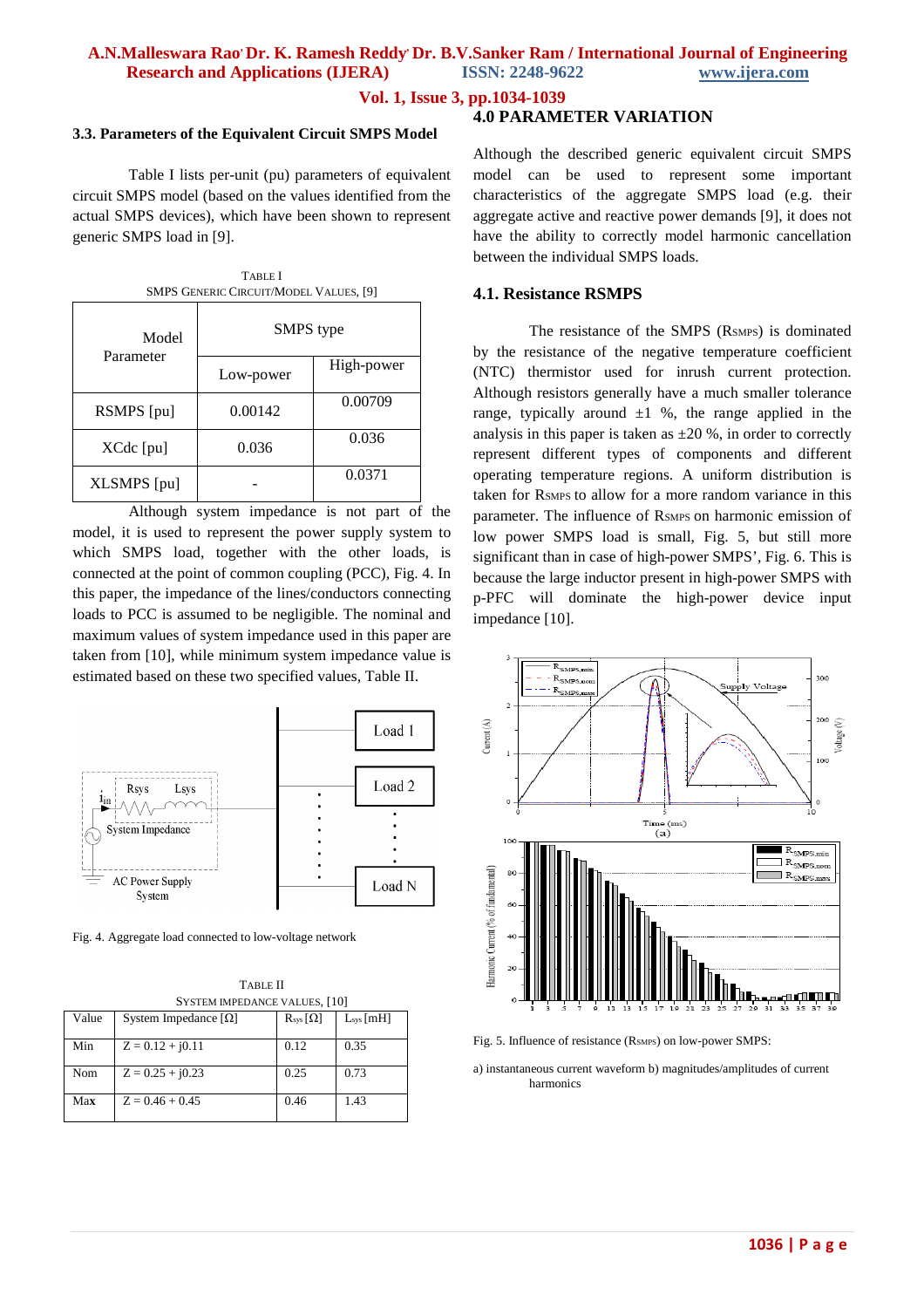



Fig. 6. Influence of resistance (RSMPS) on high-power SMPS:a) instantaneous current waveform b) magnitudes/amplitudes of current harmonics

### **4.2. Capacitance Cdc**

The capacitor  $(C_{dc})$  in SMPS devices must be large enough to allow SMPS to ride-through a voltage interruption of up to 10ms [11]. However, if the voltage interruption starts just before the Cdc is about to charge, then a 10ms interruption corresponds to a 20ms interruption for a fully charged capacitor. A common industry practice is to select the value of Cdc to satisfy a hold-up time of 23ms, which is 20ms hold-up time plus a safety margin, [12]. In order to calculate the size of Cdc necessary to achieve a particular hold-up time, the rated power of the SMPS and the minimum operational input voltage of the dc-dc converter in the SMPS must both be known. Although the exact value of minimum operating voltage will be dependent on the specific dc-dc converter, values of around 80 V are common [13]. Therefore, the selected value of C<sub>dc</sub> should be large enough to maintain dc link voltage greater than 80 V. This was simulated using full circuit SMPS model in [14], where the value of C<sub>dc</sub> was adjusted at each rated power to just satisfy the hold up criteria, Fig. 7.

#### 1000 Satisfy 23ms hold-up time  $\alpha$  $80<sup>c</sup>$  $70<sup>c</sup>$ Value of  $C$ .  $(\mu F)$ 600 500  $40($  $30<sup>c</sup>$  $200$  $10($  $400$  $200$  $300$ 500 SMPS rated power (W) Fig. 7. Range of typical values of  $C_{\text{defound}}$  in SMPS load.



$$
X_{C_{dc,pu}} = \frac{1/wC_{dc}}{(V_{phase}^2/P_{rated})} \approx 0.036 pu
$$
 (2)

where: *Vphase* is the rms value of the supply voltage, *Prated* is the rated power of the modelled SMPS and *ω* is the angular frequency of the supply voltage.

Actual values of capacitors in SMPS circuits may vary based on their manufacturing tolerance, which is typically  $\pm 20\%$  for electrolytic-type capacitors used in low-voltage single-phase SMPS devices [13].

#### **4.3. Inductance LSMPS**

The inductance (LSMPS) of the SMPS device is dominated by the value of the PFC inductor selected to satisfy harmonic legislation. Accordingly, this model parameter is only present in high-power SMPS load. To determine the value of LSMPS inductor to satisfy harmonic legislation, the inductor size was adjusted until the harmonic limits were just met at each rated power using a detailed full-circuit SMPS model. This was repeated for the three values of C<sub>dc</sub> identified in the previous section, which were found to have only a small effect. The minimum value (for just satisfying requirements in [5]) is given by (3).

$$
X_{L_{SMPS,pu}} = \frac{wL_{SMPS}}{(V_{phase}^2/P_{rated})} \approx 0.0315 \, pu \tag{3}
$$

It was found that this minimum value was approximately 15% lower than measured values. This generally agrees with typical inductor tolerances, usually given as  $\pm 10\%$  [13] and ±15% [14].

#### **4.4. Variations in SMPS Operating Conditions**

Rated power of an SMPS' device is the maximum power that the device can safely provide during the normal operation. For the majority of SMPS applications, however, it is highly unlikely that the device will continuously provide this power. During the normal operation, power demand of the SMPS will change based on the actual loading conditions at its dc output(s). It has been found that the power consumption of a typical low-voltage SMPS (e.g. TV, PC, monitor etc.) will depend upon the specific operating mode of the device. Therefore, it is important to consider how loading conditions of an SMPS device will influence harmonic content of its input current. The most dominant type of SMPS load in residential and commercial load sectors are PC's and monitors[15]. To determine the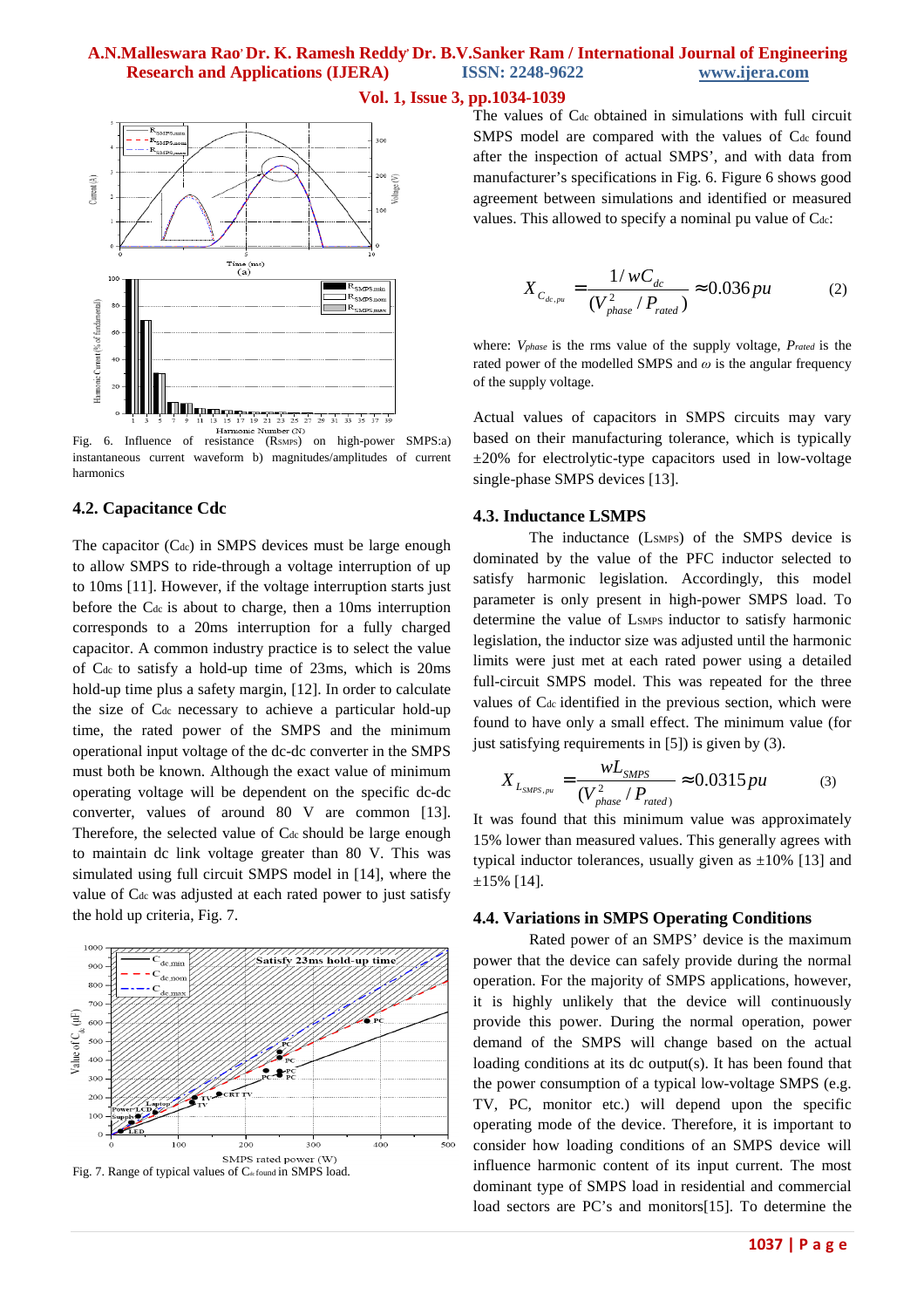**Vol. 1, Issue 3, pp.1034-1039**

range of their loading conditions (Pload), several of these devices were measured during typical operations.

# **4.5 Voltage Tolerance Curve of Equipment Under Non sinusoidal Conditions:**

A way to characterize the behavior of equipment to voltage sags is to use voltage-tolerance curves. The first voltage-tolerance curve, the CBEMA curve-which was initially applied to data processing equipment-shows that the sensitivity of equipment is very dependent on the duration of the voltage sag. This voltage-tolerance curve is an important part of IEEE standard 1346 is shown in Fig.8



Fig. 8.Limits of the voltage tolerance of a PC in different supply conditions

IEC standard 61000-4-11 describes two possible test configurations for supply simulation to show the behavior of equipment under different supply conditions. The first one uses two transformers with variable output voltages, and the second uses waveform generators and power amplifiers. Although the second configuration allows testing equipment in the context of frequency variations and harmonics, no references are made in the literature about the voltage tolerance of equipment in these conditions.

# **5.0 SIMULATION RESULTS**

The circuit presented in Fig.3 was simulated by using MAT LAB. Fig. 9(a) and (b) shows an effect of non linear load (PC model) on source voltage and harmonic spectrum respectively. The voltage harmonics produces the total harmonic distortion (THD ) is 73.6% which will effect more when a large number of PCs are connected. Fig. 10 (a) and (b) shows source current and harmonic spectrum respectively. The current harmonics produces the total harmonic distortion (THD ) is 108.53% .



Fig 9 (a) Source voltage of pc model







Fig. 10 (a) Source current of PC model



Fig. 10 (b) Harmonic spectrum of source current of PC model

# **6.0. CONCLUSIONS**

This paper presents results of a detailed investigation into the harmonic characteristics of modern switch-mode power supply (SMPS) loads. The number of these devices has substantially increased over the last few decades, and it is, therefore, important to correctly analyse their harmonic characteristics when they are represented as an aggregated load. Using previously developed equivalent circuit SMPS models and this paper analyses influence of typical ranges of variations of SMPS circuit's parameters on harmonic emission between same-type and mixed-type SMPS aggregate load. Additionally, the paper also analyses the effects of variations in power demands of SMPS' during their normal operation and voltage tolerance limits to know behaviour of equipment. Simulation results were shown how non linear load (PC) effects source voltage and current. One single PC produces current harmonic distortion (THD) 108.53%.